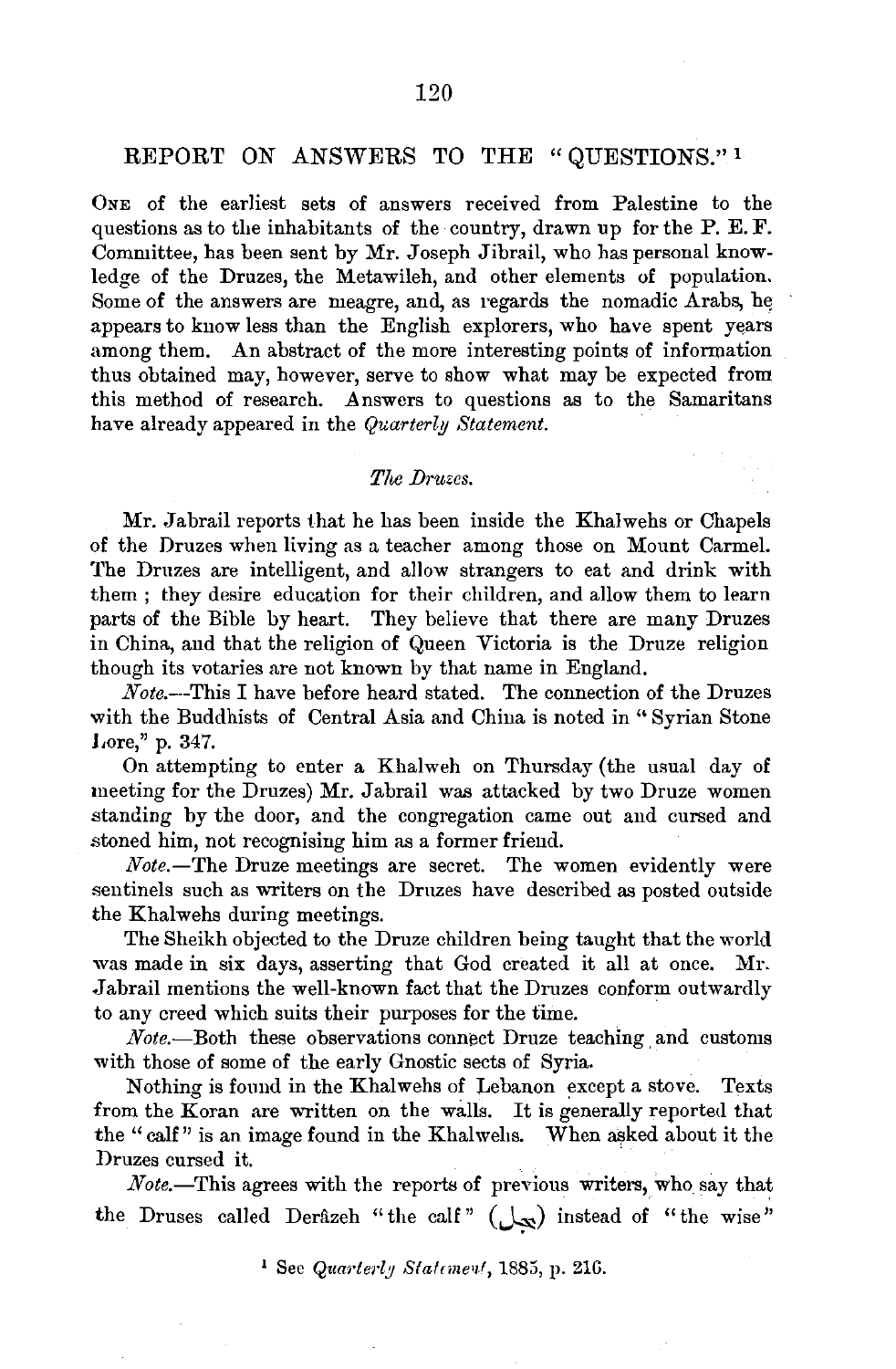(J,~) and curse him a~> a heretic because he quarrelled with Hamzeb, although he was the real founder of the sect on Hermon.

They take figs and raisins into the Khalwehs and eat them in company. If a man sins he brings raisins as a sacrifice into the Khalweh. He further says, "I have seen them presenting figs to one another when they met."

*Note.*—The fig is said by some writers to be a token among the Druzes. Cyril of Jerusalem speaks of the "detestable ceremony of the fig" (Catech. Lect. vi, 23) among the Manicheans of the 4th century in Palestine.

They believe China to be a Holy Land, and that when a Druze dies he will be re-born in China. They say no man can enter China, and when told that many people have done so, say it was not the true China. They believe that Gog and Magog will come from China to destroy Mecca and all Moslems and Christians.

*Note.-This* seems to be a survival of the old legend of Gog and Magog shut up beyond the wall in the north, which has been fully noticed in the *Quarterly Statement* for 1888.

They meet in numbers in secret, women being present. They then pray, eat figs and raisins, and discuss their affairs. They are divided into two classes— تُجهَّال "wise," and "جمَّال "ignorant." The 'Akkâls, again, are divided into خاصّة and a terminary, and " or "special " and " ordinary," the have different degrees of initiation. There is a yet higher initiation -that of the Munazzahin  $\overrightarrow{y}$  or "purified." Some 'Akkals are celibates. None of them drink intoxicating liquors or smoke. They wear a white turban  $\lambda_0$ .  $\alpha$ . ('mâmah), and a cap without a tassel. Women may be 'Akkâlah's, and then wear dark stuff on the head.

*Note.-This* agrees with what is known of the various degrees of initiation among Druzes. *(See"* Syrian Stone Lore," p. 347.)

nitiation among Druzes. (See '' Syrian Stone Lore,'' p. 347.)<br>They observe the two Moslem feasts, and a third special to themselves<br>in spring time, called '' Egg Thursday '' خمدیس البدیضات

*Note.*-Perhaps to be compared with the widespread custom of the Pasch eggs or Easter eggs.

They know the signs of the Zodiac and names of certain stars or planets. They believe that war will occur in any country when a comet appears, and that the country towards which its tail points will have abundance.

The informant also states that the Druzes practice circumcision. He gives some information as to their belief in the reincarnation of Adam, which is already well understood from the works of De Sacy and others. He refers to their feasts at the shrine of *El Khudr* and to the lighting of lamps on tombs. They are not particular as to food, and will eat meat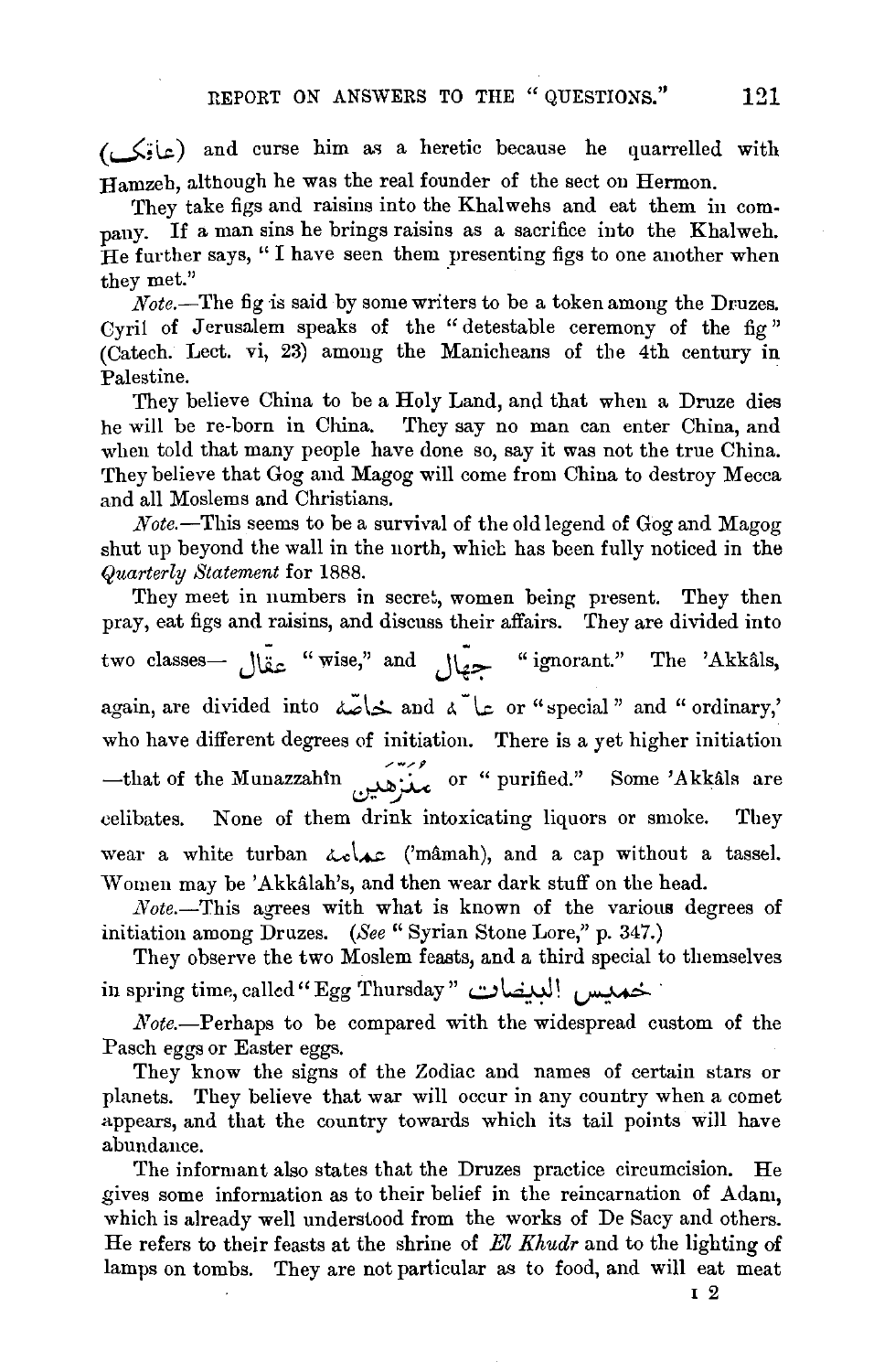prepared by Christians or Moslems. Their morality is described as good, few women being unchaste, and very few illegitimate births occurring.

They have sacred trees on which rags are tied ; and he mentions a. holy spring where the sick are said to be cured in the Lebanon. They have many legends of demons and spirits-one Druze stating that he passed by a spring at night and heard cries and found people dancing, who gave him a drum, but disappeared when he repeated the name of God. Some people they believe can talk with spirits. They fear the Ghoul, whom they imagine a furious beast. They dance in honour of Welys and Nebys (Saints and Prophets), but not for the dead. The women dance in a circle alone. The chorus of one song is given thus—

شيل يا جمّال وشيل شيل ومعمل حرب

"Bring forth, 0 camel driver, bring forth, bring forth the silk Mahmal" (an allusion, perhaps, to the annual sending of the Mahmal to Mecca, though otherwise explained).

Another song runs thus (freely rendered)—

See her at the well of Taha and give her good-day, And if her father will not give her, take her by night and fly.

The men dance by themselves and sing war songs.

Next follows the curious legend that *Belk'ls* (the Queen of Sheba) asked Solomon for a jug of water neither from Heaven nor from Earth. He gave her one filled with the sweat of a horse.<sup>1</sup>

The custom of giving the weight of a child's hair when first cut to the poor is noticed.

*Note.-* This is noticed by Lane, in" Egypt."

They believe in the Evil Eye and wear charms against it. They believe in men being changed to beasts, &c., by enchantment. They turn their gold and silver in their pockets at the new moon. They consider the crow and owl to presage death. It is unlucky to see an old woman first thing in the morning, or to dream of a camel (an instance is given of the latter). The Sheikhs pray over those supposed to be bewitched by the Jân, and charms are worn against such bewitchment, It is irreligious to steal what is placed in a  $\textit{Mak\hat{a}m}$ . Eggs are used as a charm on house walls against the Evil Eye, and charms written over doors against the Jân. They have books for the interpreting of dreams.

1 This is explained by a story given in Landberg's "Proverbes et Dictons," p. 161. The youth who is to marry the riddle-asking princess asks her how he could have drunk water neither from heaven nor from earth-

و نشرب مايه لاس ارض ولا من سما

The answer, which she could not discover, was that in the desert he took the sweat from his horse and licked his hand to moisten his mouth.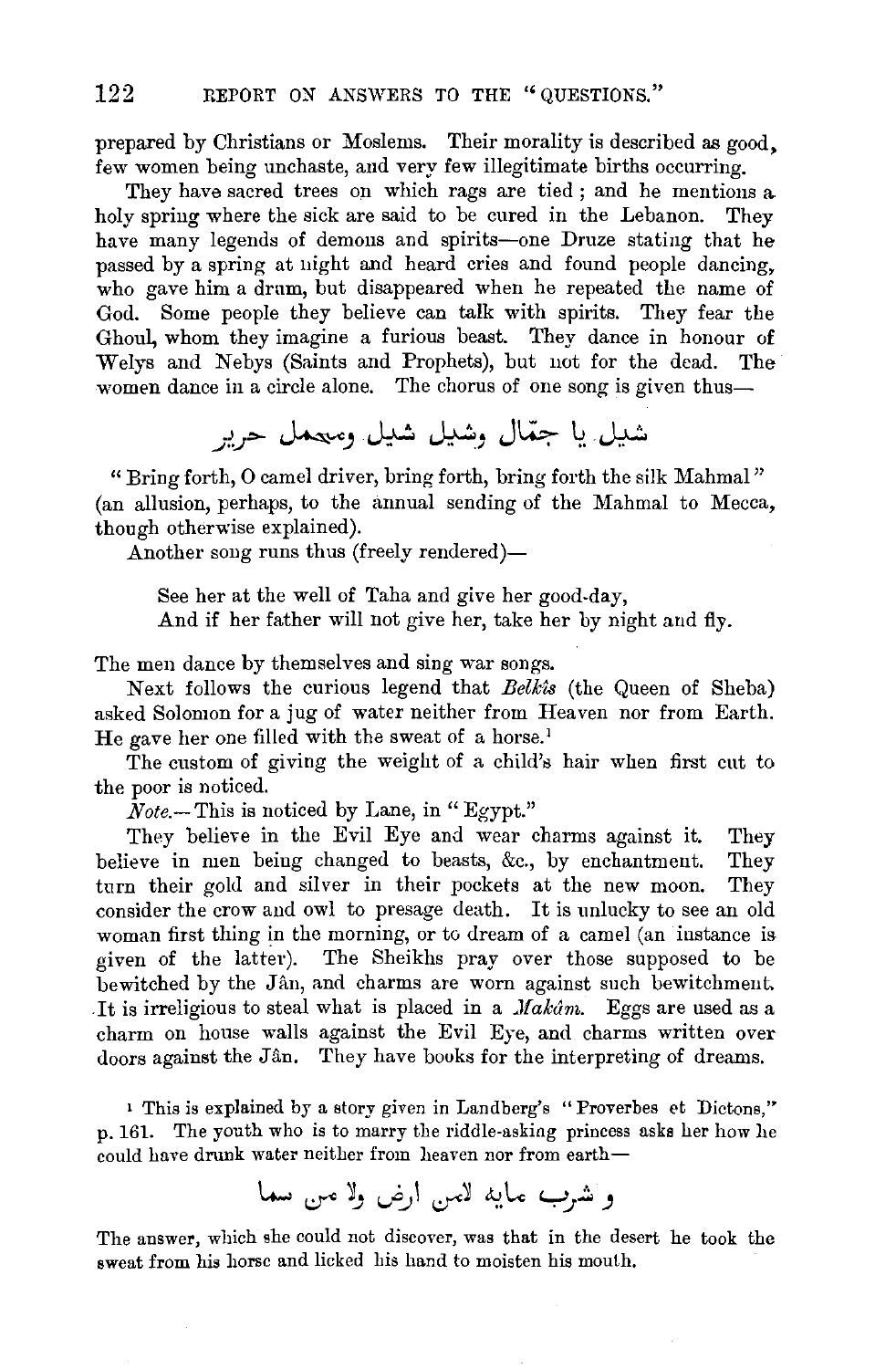Personal property in land is inherited, and the Sheikh has no power over such property. The Carmel Drnzes say that they came from Aleppo 150 years ago. Some of the Lebanon Sheikhs claim descent from Arab tribes named !,:):!'~.) *(RaHn)* and ~ *(Khamts).* Others say they .are of Persian descent. They call themselves **...JJ\_r-J** \ 0 *(Beni el*   $\textit{M}'\textit{ardf}$ ) and  $\bigcup_{i=1}^{\infty}$  "the Unitarians." The better families are of pure race. They all wear the beard long.

As regards language, several colloquial words are given, but these do not seem interesting or peculiar. They do pot distinguish easily the Arab gutturals, which are so carefully pronounced by educated Arab scholars.

They are healthy as a rule, suffering, however, from ague, small pox, and sore eyes and fever. They have native doctors, and use medicines, .such as mustard for a purgative, poppy as a sedative, and camomile, and they let blood, and use charms written by the Sheikh, against sickness. The old women are clever in making simples of fruit, vegetables, and herbs. The commonly known poisons are preparations of arsenic and mercury. The sick are regarded as bewitched or suffering from the Evil *Eye.* Plague and scarlet fever are unknown. The *'Alckdls* use prayers, charms, and medicines against disease.

The rotation of crops is to a certain extent understood, and pruning .of trees.

The Druzes du not beg from strangers.

As regards dress, the women of the Druzes in the Lebanon are veiled, but not elsewhere.

*Note.-*I remarked that the Druze women on Carmel were not veiled.

The women wear sometimes a flat silver plate (... j) on the head.

They use Kohl and Henna, but do not paint or tattoo the face.

They do not shave the hair in sign of mourning.

They cultivate silk and keep bees. The Lebanon and Haurân Druzes serve as soldiers.

They will eat all sorts of food, including cats, hyenas, and jackals.

*Note.-l* have seen Arabs eating a jackal.

They think thyme is good to eat for making men wise. They drink .cinnamon water, and the devotees abstain from coffee, from fig~, and from grapes. On Fridays the Druzes eat a peculiar dish of wheat and molasses boiled. They are fond of sweets and raisins. They use rosaries, but are .said by the informant to do so only as an amusement.

*Note.-* This I have also heard said of Moslems.

Among themselves they salute by kissing hands, and bow to others with the hand on the breast. They swear by God, *Shatb* (Jethro), *el Hddi*  {their expected Messiah), and *el Holcmah* ("wisdom").

They lend to each other without interest. They are rarely artizans, generally farmers. They have pet dogs and cats, and a few rich people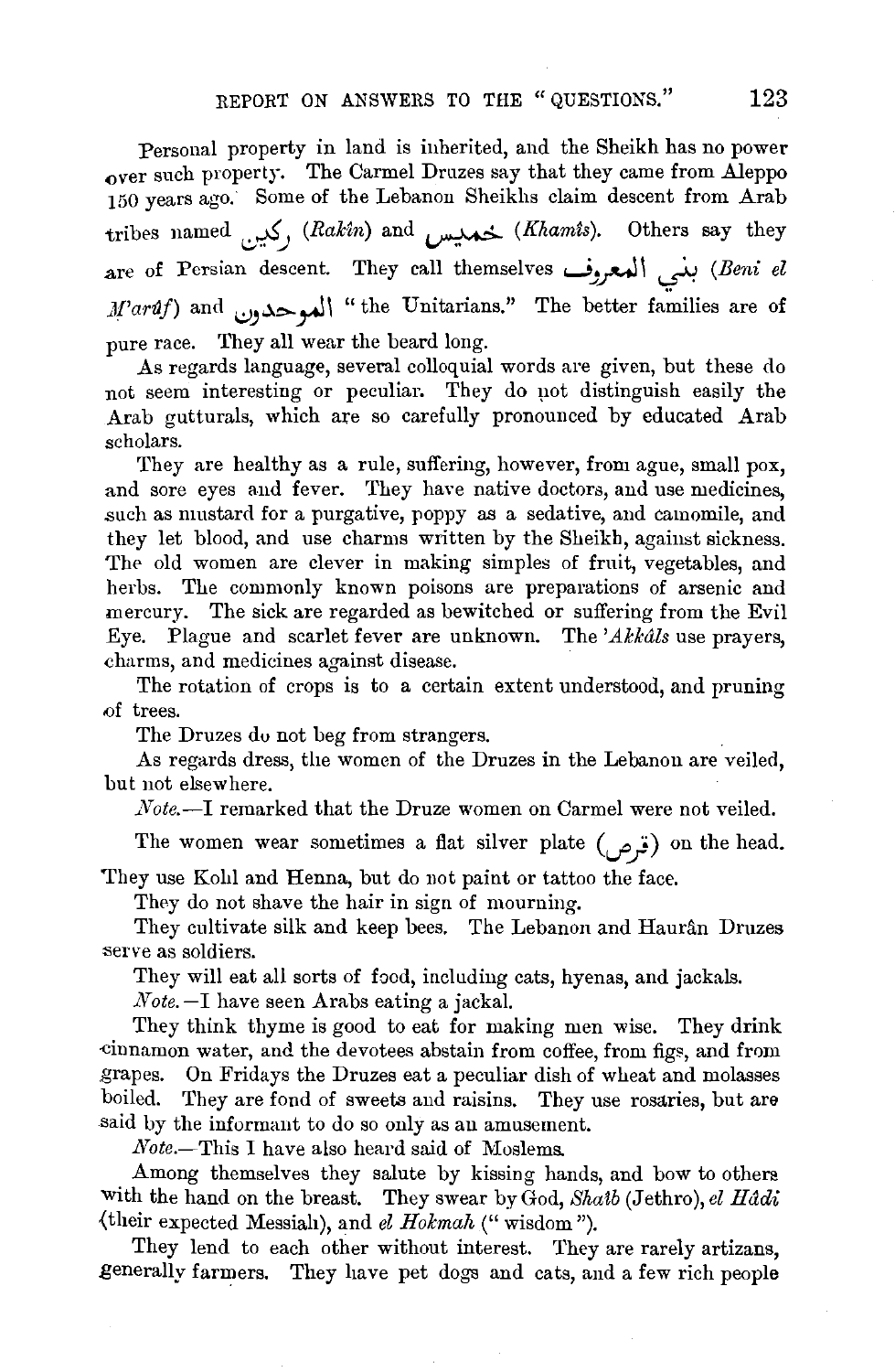have birds in cages. They give human names to such pets *(e.g., Ferha,* a woman's name, given to a goat).

*Note.-Many* Moslems object to such names for animal8.

A few make pottery and silk, or are silversmiths and brass-workers, gunsmiths and carpenters. None are merchants.

*Note.-*The informant says no one in Syria makes glass, but this is incorrect, as it is made at Hebron.

The house walls are occasionally painted by the women to represent palm trees, birds, &c.

They play cards and listen to stories of *Antar, Zir,* and the *Beni Helal.*  The elders are familar with such tales and with stories about the Jan.

An instance is given of a prince wandering in the desert, who reaches a building full of beautiful girls, daughters of the King of the Jan. The earth swallowed him with them, and he was carried to the city of the Jan.

The formula for the commencement of such tales is given. " Once upon a time, it happened, as we will tell to-day-and to-morrow we will sleep-I will tell of troubles and lamentations; of Dibs esh Shadid, the man of Baalbek. It was in the days of one of the kings of old."

The Druze children are said to play quoits, and ball games, seesaw, and with swings, prisoners' base and dancing, also Mankalah (a sort of draughts).

The men are famous *Jerid* players. They hunt and shoot, and make a hiding-place, تقلوم to await the game, of stones and rushes. They hire gipsy perfomers to amuse them. The showmen have bears, monkeys, goats, and apes, which perform.

*Note.-1* have seen a showman with a performing bear in Syria.

The showman goes to a village to the Sheikh's house and begins to sing and to dance with his animal. He tells his animal to drink in the Sheikh's honour. The snake charmers sell oil to the people as a preventative against snake bite.

The men also play chess, draughts, and *Deris-a* game which the informant afterwards describes.

At birth the children are rubbed with salt and with a powder of *Rihan;* the child is suckled from six to nineteen months.

The Druzes have only one wife each. Their children inherit equally. The families are small. The men marry about 18 to 22, the women at 14 to 17 years of age. Sisters, nieces, and aunts are forbidden as wives. They beat their wives, and, in case of divorce on the fault of the wife, the dower money is paid back to the husband. At the weddings riddles

are asked by certain singers called  $\mathbf{q}$   $\mathbf{s}$ 

*Note.-This* illustrates the old custom (Judges xiv).

Presents are given by the guests to the bridegroom. The bride rides on a horse in procession round the village. Rice, corn, raisins, and cakes are thrown after her. When she enters the house the bridegroom holds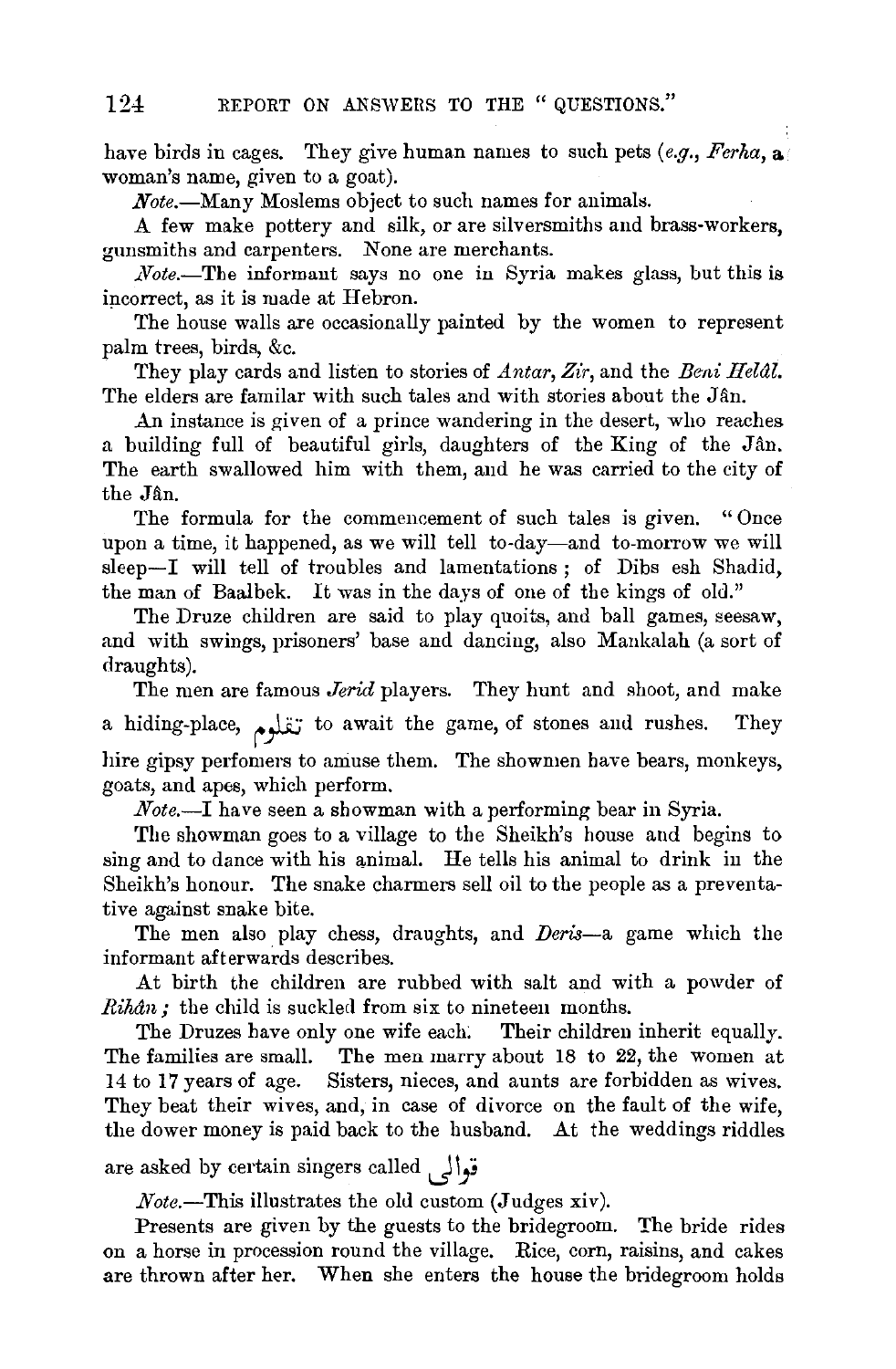a sword over her, while the guests fire off guns and dance with swords and *Jerids*. The women make :غليت ; or shouts of joy. The girls all weep when the bride enters the house.

The funerals are like those of Moslems. The corpse is perfumed. Swords are carrried before it. The coffin is left in the grave-contrary to Moslem custom : it is of wood, and not inscribed. Professional mourners bewail the dead, but not for payment. They wave cloths and handker- ~hiefs after the coffin like Chrisiians.

*Note.-I* have seen Moslems doing so near Beit Jibrin.

The family mourn from seven to forty days. Sheep are killed, and the guests and poor are fed after a funeral. Cairns are raised over the **graves.** 

Mr. Joseph Jabrail then gives various proverbs, some of which are very pithy and characteristic of the East, but many are to be found in Landberg's "Syrian-Verberg" However the Land, our many are so be round in the repeats some of these as in use mong other Syrian nationalities :-

"From the gutter under the spout," *i.e.,* "out of the frying pan into the fire." 1

ر<br>نصّ الدرب ولا كلها

" Half the road and not all,'' which the informant renders, "Better late than never."<sup>2</sup>

" Does the scribe write himself among the wicked," is suggestive of the East.

" Every goat belongs to her flock,'' *i.e.,* " Birds of a feather flock together."

"Ask one who knows, and do not forget the Hakim."

Our informant remarks that they know special names for very few natural objects, *e.g.*, among birds, only the bee-eater, hoopœ, owl, raven, jackdaw, eagle, and a few others, calling all others , 2011 - "sparrow" when small, or  $\overrightarrow{\mathbf{L}}$  when large.

 $<sup>1</sup>$  "Landberg," No. xxi-</sup>

y~\_j-J\ ~ -.\.1U ul...\11 ~ ~· Y.J~

He fled from the gutter and sat under the spout.

<sup>2</sup> "Landberg," No. clxxxiii--

~ ~J Y.J;) ~

The vulgar pronunciation of *Nusf* is *Nuss*.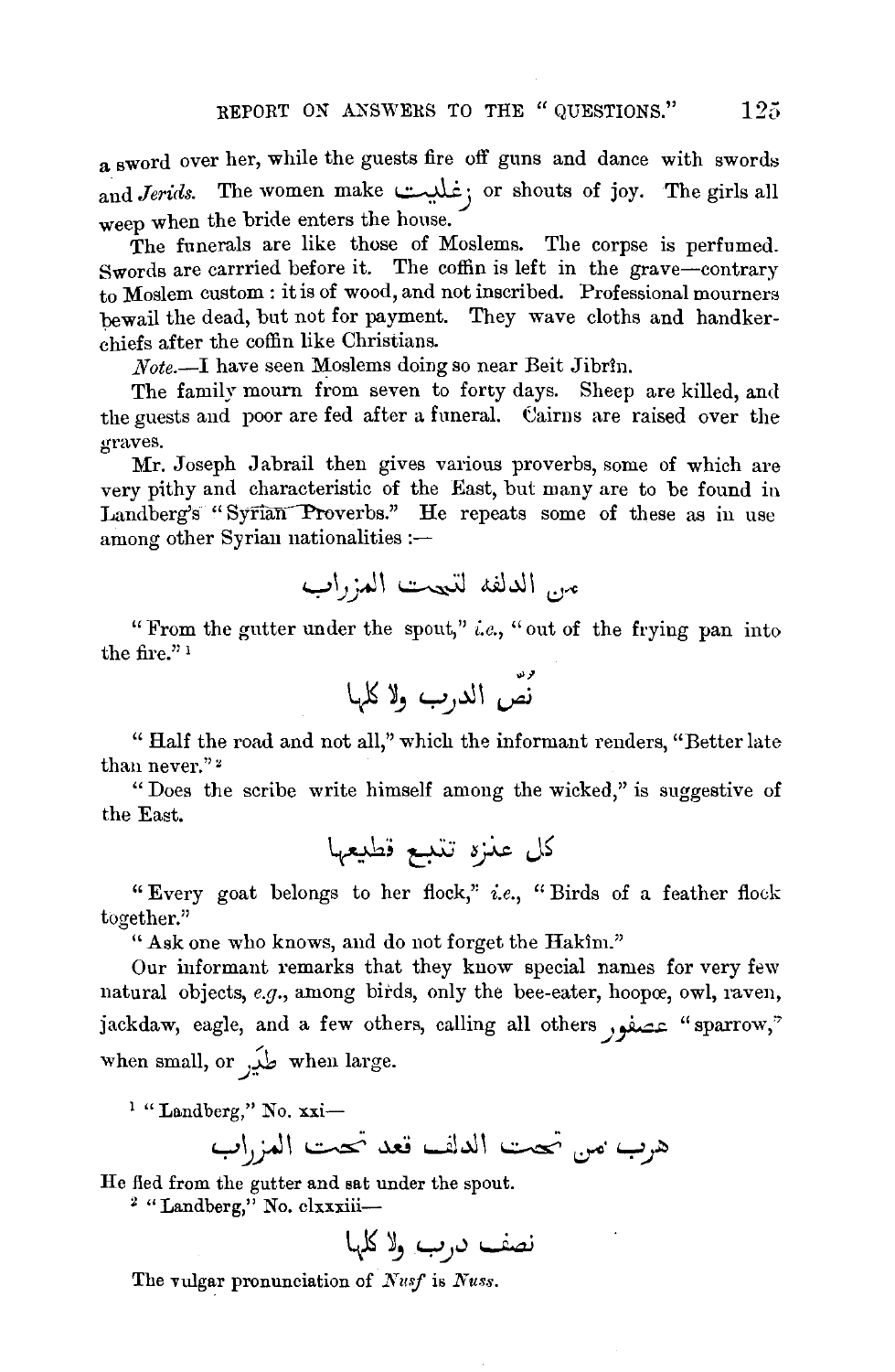*Note.*—This agrees with my experience; only conspicuous or dangerous animals are distinguished by the Syrian peasantry. The remark has considerable philological importance, considering how the origin of race is commonly sought in the distribution of names for fauna and flora.

Science is confined to محلم المنجوم or astrology. Eclipses are said to be due to a dragon ( $(\ldots)$  eating a piece of the sun or moon.

*Note.*—The common Chinese and Mongol explanation of an eclipse.

## *The .Metawileh.*

The answers begin with a legend of 'Aly descending into a well to fight the Jan, which has no great interest, and continue with another about Muhammad kissing Hasan on the mouth and Hosein on the neck to show that one should die by poison, the other by the sword. The informant gives also the well-known story of Muhammad slaying the Monk Buheirah while drunk. The next story told by the Metawileh is interesting because it comes from the Apocryphal Gospel of the Infancy (in Arabic, chap. xxxvii), which appears to originate in Persia. It relates that Jesus as a boy was apprenticed to a dyer and dyed all the cloth hlue, but gave it to each of the colour he desired. Another, which relates of the weaver who refused to come out to meet Sitti Miriam that he was condemned to be hungry for ever has probably a similar source.

The Metawileh sing, dance and light lamps at their Makams. They observe the Moslem feast3. Their Imams are called *Fakih* or persons who can repeat the Koran by heart. They refuse to eat with any not of their own sect, and consider anything touched by an unbeliever impure (instance given). They all observe the Moslem practices and hold the cardinal dogmas.

*.Note.-The* Metawileh inhabit the country east of Sidon and part of Upper Galilee. They are Shi'ah or Persian Moslems, and all that is noted by Mr. Jabrail agrees with the distinctive practices of the Shi'ahs.

The Metawileh put bread and water as offerings at the tombs of Sheikhs .

*Note.*-I have seen such bread offerings at the 'Ain Eyûb, near Khan Minieh.

At the annual feasts they kill sheep and give to the poor, and present cakes to their neighbours' children, and place flowers on the tombs.

Mr. Joseph Jabrail states that they gives names to the days of the week, calling them-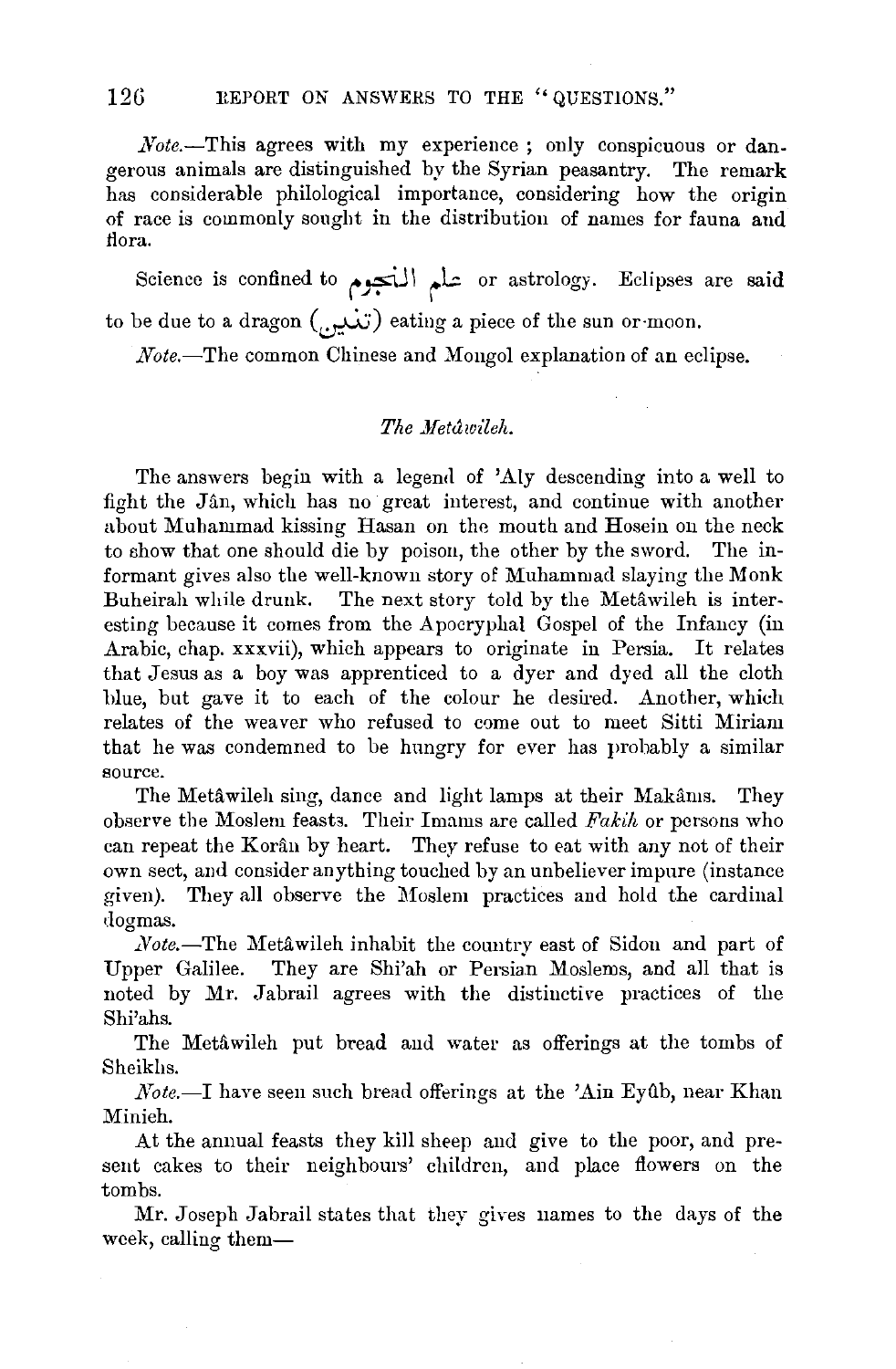| Sunday:    |           | Yôm esh Shems | $\ddotsc$ | $\cdots$ | Day of the Sun.         |          |
|------------|-----------|---------------|-----------|----------|-------------------------|----------|
| Monday:    | ,,        | el Kamr       |           |          | ,                       | Moon.    |
| Tuesday:   | ,         | el Marîkh     | $\cdots$  |          | $\overline{\mathbf{v}}$ | Mars.    |
| Wednesday: |           | 'Atârûd       |           |          | "                       | Mercury. |
| Thursday:  |           | el Moshtari   | $\cdots$  |          | ,,                      | Jupiter. |
| Finday:    | $\bullet$ | ez Zohrah     |           |          | ,,                      | Venus.   |
| Saturday:  |           | Zohal         |           |          | ,,                      | Saturn.  |

They call these planets the ~\} ~ or "seven stars."

 $Note. - This is peculiar. In Syria, generally, the days of the week$ have no names.

معدوب is studied, and the expression معدوب<br>"his star is lucky," is common. They say each man's star is منه. is this star is lucky," is common. They say each man's star is over his head in heaven. They know the Pleiades and the Morning Star, and judge the time of night by the position of the former. They believe comets to portend war and plague, and meteors to indicate war. They are circumcised, and have no images or pictures, regarding all such things as wicked. They have the common Moslem beliefs as to the future, and curse Omar and Abu Bekr.

The Metawileh are distinguished by a little hair on the forehead, and by the ears, shaving the rest of the head. They wear the Shusheh, or tuft. They only wipe or sponge themselves before prayers, and do not wash like the Sunnis. In prayer they do not adopt the second attitude of the Sunnis, with the hands behind the ears. They carry with them certain sacred stones and sacred earth, and keep these treasures in their houses, with their money and valuables to secure a blessing.

On the tenth of Muharram they rub charcoal on their faces and hands, and begin to weep, beat themselves, rend their clothes, and bewail Hasan and Hosein. They knew of Hoseiu's Tomb as being at Kerbela (here spelt Kerrnela).

They bear a bad reputation, and a proverb says—

"Like a Metuali, a thousand wriggling and nothing gained." This is the Christian saying.

They are said not to be strict as to conduct, but illegitimate children are rare.

They tie rags to sacred trees when sick and expect to recover. They believe such trees to be haunted by some Neby. They have a rock sacred to Sheikh Hosein, before which lamps are lighted at night-in a village near Sidon. In another village a very large stone is believed to have been carried by Sittna Fatimah, while pregnant.

*Note.-*A similar legend attaches to the great stone at Baalbek in the quarry.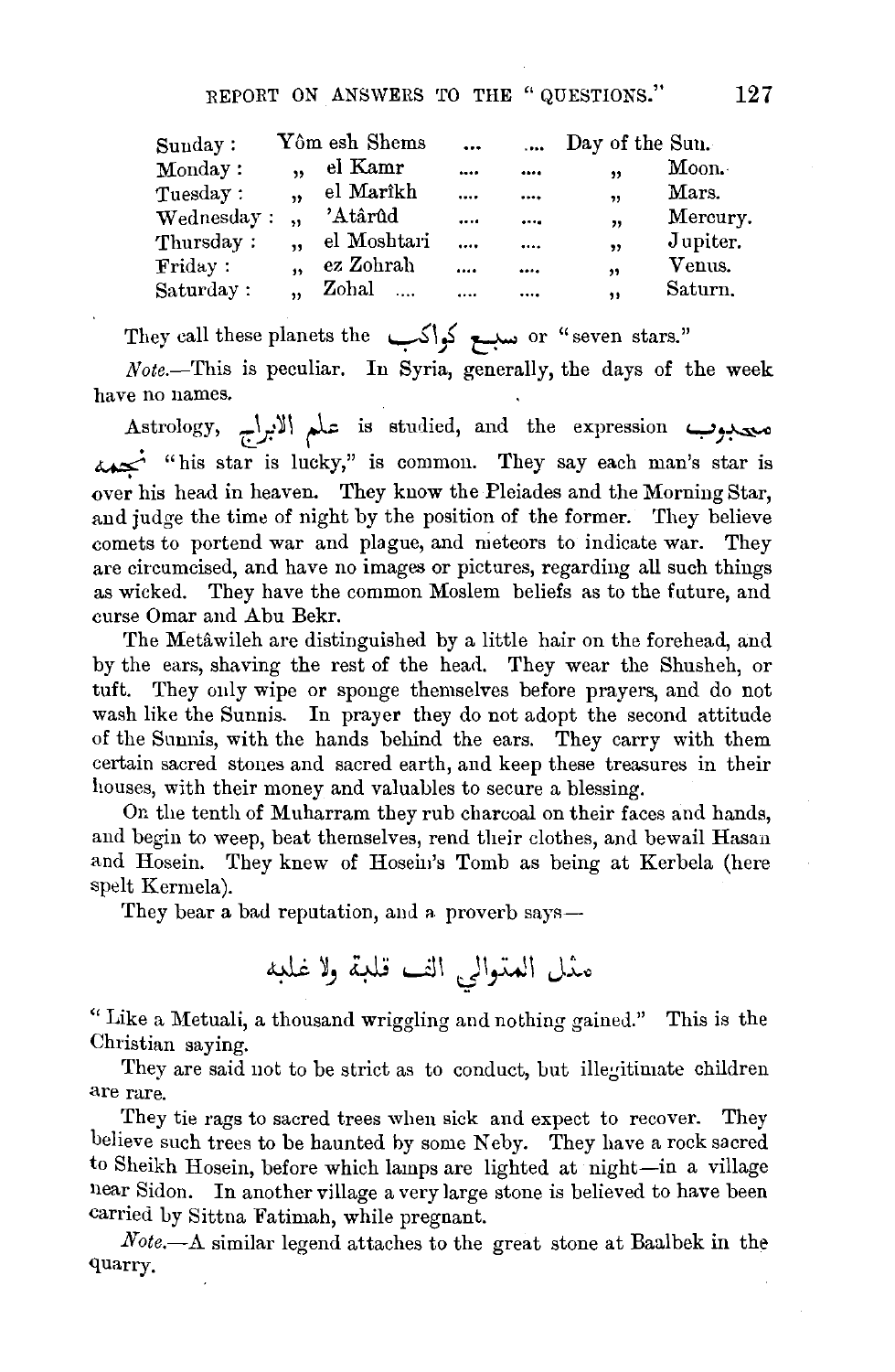Another story follows of a Metuali boy who saw Sittna Miriam in his dream. She told him where to dig for water. He discovered a spring, to which the sick were afterwards brought to be cured, Christians as well as Metawileh.

They believe in spirits living in the water and in dark places. A common curse is ~A. -'J.J "the devil strike you." Other expressions are commonly known, which here follow.

The old women relate stories such as that of Shatir Hasan, the son of a merchant, who pursued a bird which changed into a girl, and gave her name as Bedr et Temâm, daughter of the King of the Jân. They went to the country of the Jân, where he was recognised as human by his smell, but married the princess.

*Note.-*A version of the wide-spread story of the swan-maiden.

The Metâwileh dance in honour of their saints, arranging themselves in a circle. Their songs are generally war songs, of which a specimen is given. They have been seen dancing round a tree. They have a story that when the Beni Helal girls used to dance the circle was as far as from Haifa to the Haurân.

They hang to their necks the  $i$ ; خر;  $i$ ; ضر; "blue bead," as a charm against the evil eye. They have a pond of sacred fish called Birket 'Ain Tul. They think it unlucky to pay or borrow money in the morning. They hate the owl, but consider serpents lucky.

The observations on land tenure contain nothing new. The Metâwileh say that they came from Kesrwân, a district of Lebanon, but they never lived in cities, being agriculturists.

Generally speaking, they have blue eyes and light hair. They have little hair on their faces, and do not shave the head when young as Sunnis do.

Their language is Arabic, differing somewhat from the Christian dialect. Like other peasants they get confused between the Arabic gutturals, except that they distinguish *Alif* and *'A in.* 

Skin diseases are common among them because of their dirtiness. They trust mainly in their sheikhs to cure disease. They apply camomile externally for rheumatism, and use convolvulus as a purgative.

A charm against fever for a boy called Abdallah is given-



"I have rested upon God, A way from me, 0 fever, From Abdallah, Son of Hosein."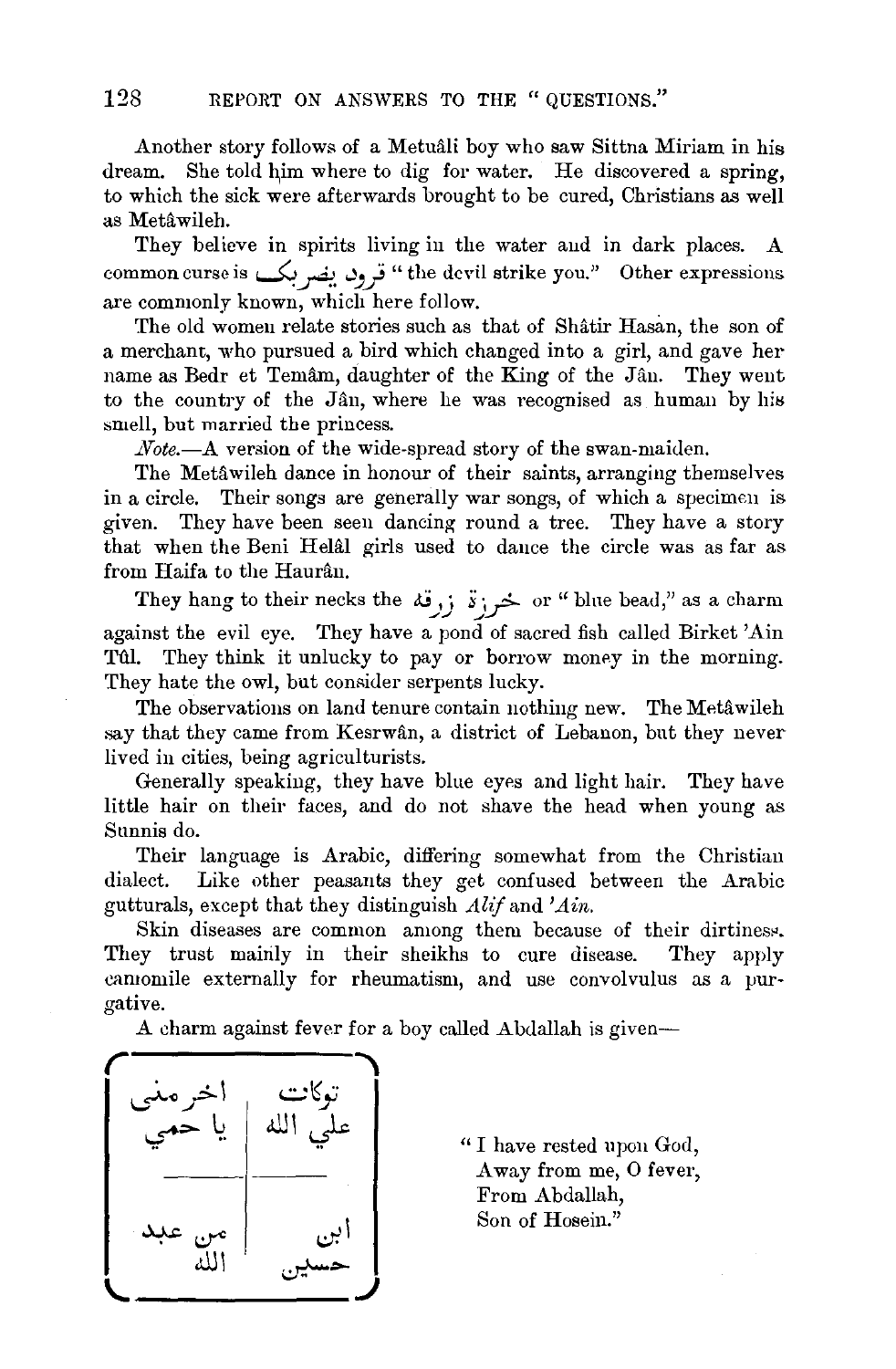This was kept in a leather purse.

They have a few sayings about plants and flowers, as when the *Kadib er Reii* appears the fellah knows winter is coming (it flowers in September). They say that on the leaves of the sycamore is written "he who falls hence shall never get up again." The infusion of أَلسان الثور  $($ " bull's tongue," a plant), is good for a cough.

 $A$ mong the Imams some called *Seiyad* ستان who claim descent from 'Ali, wear green turbans; the rest of the Metâwileh wear white. The rosaries of the Metâwileh have some religious words on them. They practice *f{heirah,* or "choice," by dividing the beads and counting whether odd or even to decide their action. (Instance given where the question was as to whether a medicine was likely to do good.)

The women dance and sing, the men play Mankalah and draughts, also the game *Derts,* which is played by two, each with nine seeds of a colour. 'l'he game consists in placing the seeds over numbered places in consecutive rows.

*Note.-Like* our game called "go-bang."

The dowry among the Metâwileh is not returned when the wife is divorced. They say-

" If the woman has sinned yet her right does not sin.'' Some marriage customs of interest follow. The friends of the bridegroom after feasting go to demand the bride. Her people bring a large stone, and if his friends can lift it, the bride is allowed to go with them. The bride is pelted as usual, and is carried into the house and a sword held over her. The bridegroom draws a sword or stick over her. Second, and even third or fourth marriages, are said to be allowed.

*Note.-*I think the question may have been misunderstood.

They wash the dead carefully, pare and clean the nails, dress the body, and place charms upon it. Before burial witnesses are brought, and if they say the man was a good man and charitable, this is written on palm leaves buried in the grave. The corpse is perfumed with henna. The procession halts thrice on its way to the grave. The coffin is not left in the grave. Prayers are written on the shroud.

Mr. J. Jibrail gives a sketch of a tomb with the text," In the name of God the merciful, the pitiful. Has been carried to the mercy of the Most High Hasan Ibn Aly Ahmad, in the year 1200 of the Muhammedans." The mourners eat bread at the grave, and make a feast for the poor. Flowers are grown in sand on the grave and watered.

Sex are grown in same on the grave and watered.<br>Would are the have the same answers as amo, ... the Druges. ... A few proverbs follow: proverbs follow :—<br>" The grasshopper asked for food of the ant." "What were you doing"

in the summer said the ant." "I was making verses said the grasshopper."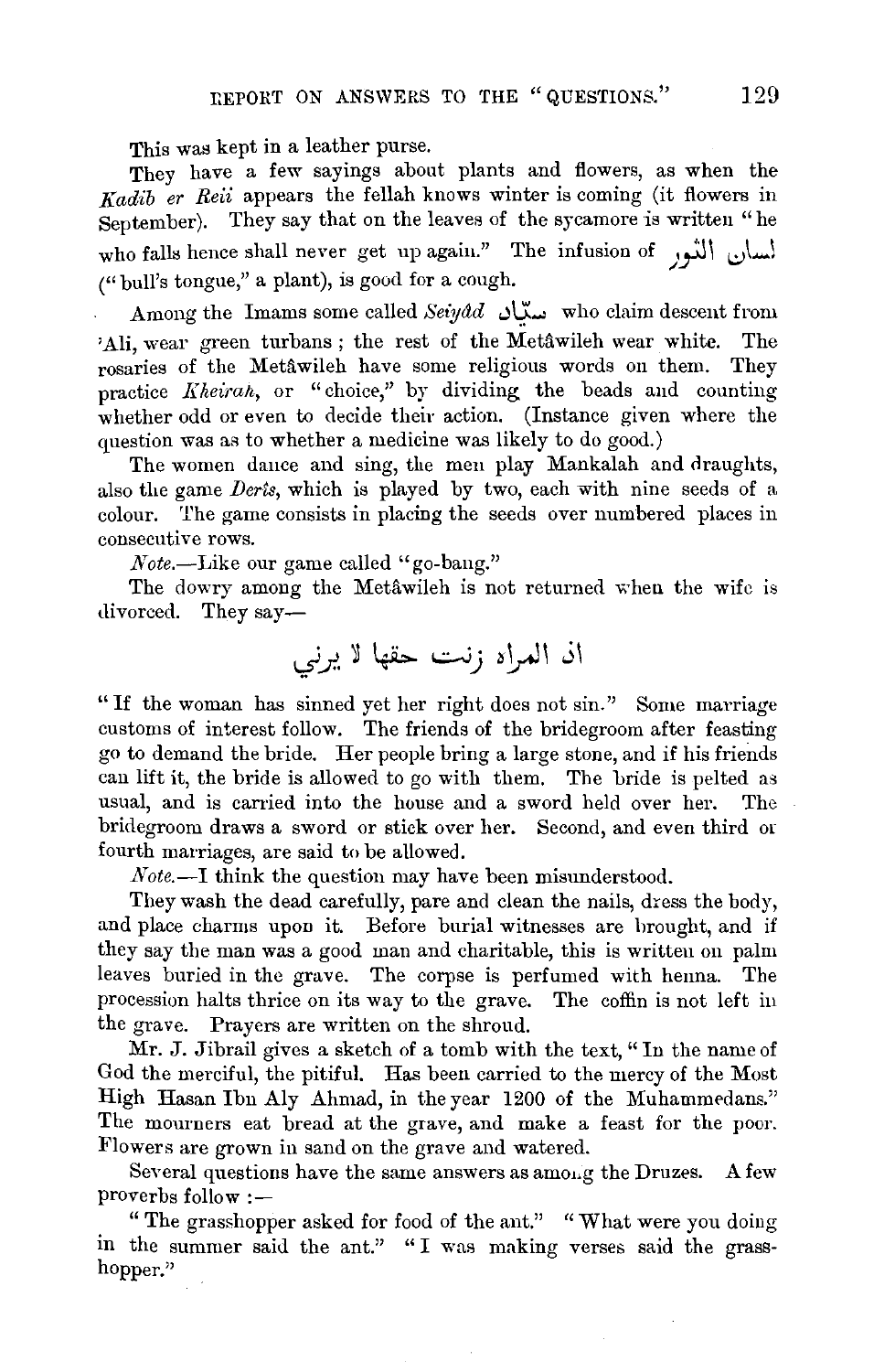"He comes with one hand in front and one behind."

"Fear him who does not fear God."

~ ··\.i.\J\ I •- fl-- *1.)* ~

"The rope of hypocrisy is short."

الذي ياكل العصى مهش مثل الذي بيعدِّها

"He who gets the stick is not like him who counts it." *See* for this proverb Landberg No. cxvii.

- - *y*  \~~ l.?l.:. '""\M Lfo--o ~~\ JS'l~. *,\_\_}.* 

The meaning of one of the others is obscure.

Said to mean "I have enough for use," lit., "the mud in the hollow suffices."

واحد ايده في الذاروواحد في مَيْ

"One hand in the fire and one in the water."

The Metawileh say the world is flat, and no one knows where the sun goes when it sets. The explanation of earthquake is the common Moslem idea of the bull supporting the earth, who trembles when God looks at him. A fish, *.::...,')>-* swallows the sun or moon during an eclipse.

The tambourine, lute, harp, and, according to Mr. Jibrail, the bagpipe, are used by the Metâwileh.

The Seiyids among them claim descent from Hasan and Hosein, and have a right to a tenth of the lands, money, cattle, &c. They own lands also in Paradise and will sell to others. As an instance, a man bought from a Seiyid two yards of Paradise for 500 piastres (£4), but, being poor, wished to have his money back. The Seiyid said the lands of Paradise were not recoverable.

If a woman of the Metâwileh to whom you call, answers  $N^2$ am ("yes") she becomes your wife. The common answer, therefore, is ~)~ *\_,.::.*  "What do you want?" It is sinful for a Metuali to be without a wife, and he hires one for a month or two if he has none.

*Note.-This* connects them with Persia where even the Nestorian Christians make temporary marriages.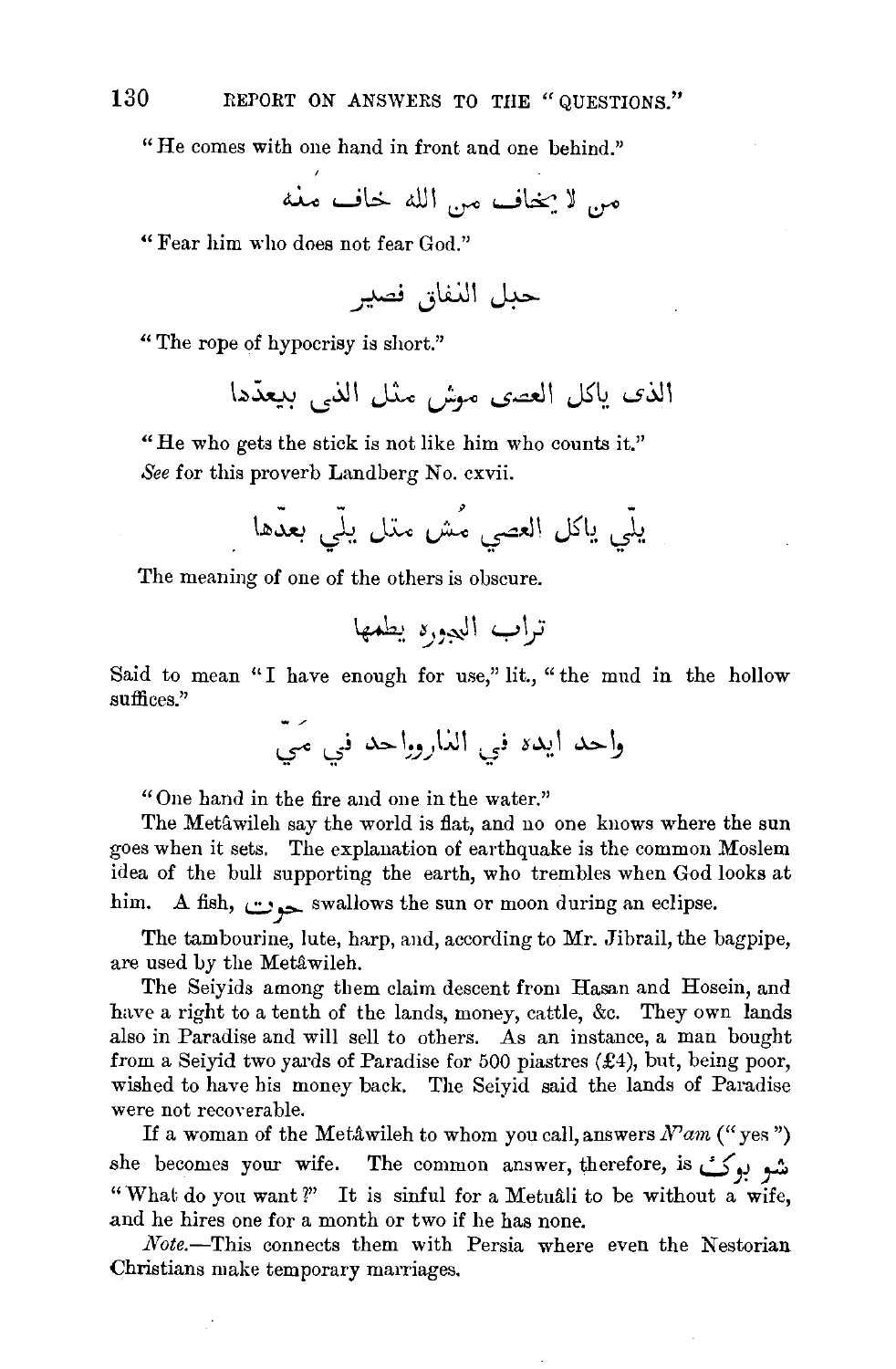The story of a dutiful son of the widow who fell short because he failed to get a new husband for his mother follows.

They say if a girl passes under a rainbow she is changed to a boy, and *vice versa.* This is also given as a saying of the Bedu. They hang blue glass and pieces of bone to the necks of animals as a defence against the evil eye. The women are specially careful not to show their hair.

*Note.-Some* of these customs approach to those of the Oriental Jews.

#### *The Bedu.*

These answers translated by Captain Mantell from the Arabic, contain fewer points of interest, as the informant has 'evidently not lived among the nomads of the desert, and what he says refer rather to the Fellahin.

.A story of Iskander is given. He used to slay the barbers who shaved his head to preserve the secret of his ram's horns. One barber whispered the secret to a well which went on repeating "Iskander has two horns,"

L.:)IJj J.l\_)~\

*Note.-Compare* the story of Midas which is known to the Kirghiz. Tartars.

When a man dies his star falls from heaven. The Arab ordeal by hot water is noticed with another ordeal of standing in a circle drawn round an ant hill. The accused say, "By the truth of the stick  $(\cup \downarrow \downarrow)$  and by the Lord worshipped in the circle of Solomon."

The story of change of sex under the rainbow Cz:Jll *v-}* or is repeated. (قوس السيماب)

Several other proverbs are given-

<sup>~</sup>**w\_r:v** J.:;;) *1)* ~JtJ J.:;;)

" Know the face and be not known by the face."

"Loaf for loaf, and do not leave your neighbour hungry."

~y~\~

 $Note. - Landberg gives (c$ xviii)

الرغيف برغيف ولا ببات جارك جوعان

" The rope of lies is short."

**7-)· .•** .;.~ *e.)* J41~ J.JI ~

"Between truth and error four fingers," said to mean the breadth from the eye to the ear.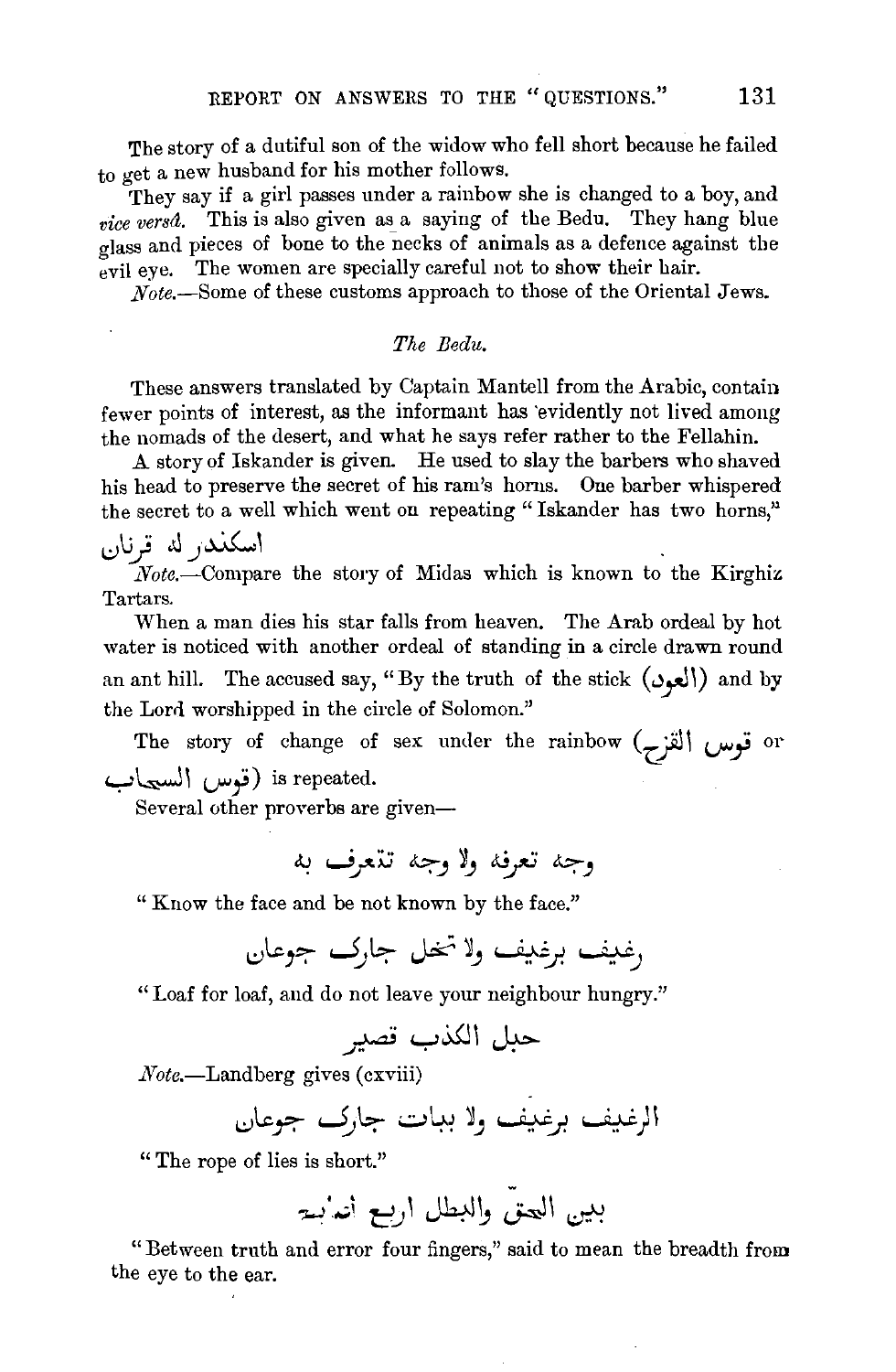## *Tile Christians.*

The answers are somewhat meagre in this section, yet contain points of interest such as the curious legend of Noah gathering the animals to the ark by the sound of the *nakas* or wooden board used as a bell, and of the cave covered with inscriptions where Daniel once lived. Relics appear to be used, especially bones of St. Antony. New clothes are bought at Easter (a custom in Antioch in the 4th century according to St. Chrysostom). The Makam of Seiyida el Muntarah has walls which sweat, and this moisture cures the sick. The crow, owl, camel, and wolf are considered unlucky by the Christians. Blue beads are kept with money for luck. Those supposed to be possessed by the devil are bound and kept in churches. Before Easter a child is taken in a coffin round the village to represent the death of Christ ; but the Italian representation of the "manger" at Christmas is unknown. Bonfires are lighted at the time of the feast of Holy Cross.

Some Christians have light hair and eyes, which is popularly ascribed to Crusading lineage (no doubt it represents Aryan blood). The priests are supposed to be able to heal the sick by medicines and by written amulets.

The ancient idea that various kinds of food affect the intellect survives among Christians as well as among Moslems. Plain food is thought to improve the memory. Fish is said to weaken the body.

Glass or pottery jars are placed over the door of a house. The cross is marked on the door. Trees and birds are painted on the walls.

At birth a Christian child is rubbed with salt and with oil, and charms hung to its neck (just as in Antioch in the 4th century). The ring is used as well as the crown in marriage both by Greeks and (apparently) by Maronites. The old custom of fighting for the bride survives, and is said to lead sometimes to serious wounds, and even to death of her relatives. The bridegroom rides round the village, and is pelted by the women with cakes, grain, and scent. The old customs seem to be dying out, but the bride is said still to receive a piece of dough which she sticks on the door of the house.

At a funeral hired mourners are still engaged (as in the middle ages), and cloths are waved after the bier. The relatives rend their clothes at the grave, and visit the grave every day for a week (probably a survival of the old idea that the soul haunted the tomb for some time after death).

The belief in magic survives among the Christians, and their ideas as to astronomy are very ancient. They believe the world to be disc-shaped, and they beat drums and fire guns at the time of an eclipse to frighten the dragon who is swallowing the sun or moon.

This is but a *resume* of the most remarkable points noted. Much valuable information as to peculiar words and expressions, and articles of dress, furniture, &c., is given, with songs and legends, some of which are